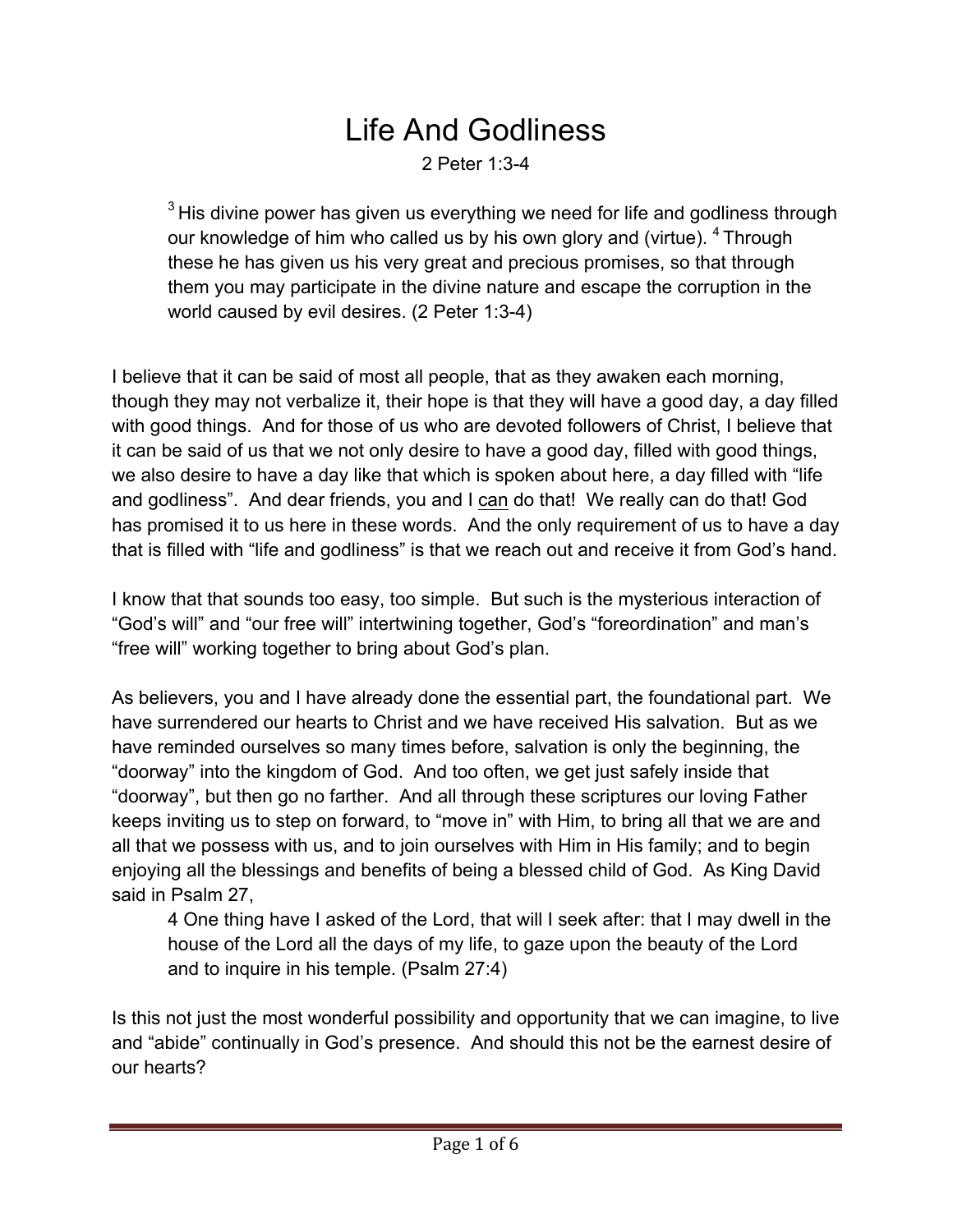And again, it not only "can" be ours, it really already is ours. If we have Christ as our Savior, all we have to do is reach out and "receive" it. As these words of our passage tell us, this is a great and precious promise from God, that we can and will have "Life and Godliness".

 $3$  His divine power has given us everything we need for life and godliness through our knowledge of him who called us by his own glory and (virtue). (2 Peter 1:3)

Consider these two words for a moment, "Life and Godliness". They truly do have within them about all that you and I could ever imagine and hope for as we go through each day and then on out into eternity.

I appreciate so much my Greek and Hebrew lexicons, where I can go and search the depths of meanings of God's words; because when I do, I find that they are filled to overflowing with "rich" meanings that I would not otherwise know.

Here, this word for "life" is the Greek word "Zoe". And it is filled with special inference and meaning about "life", "life in its fullest", "life given to us by God Himself", "but life that must then be surrendered back to Him", "life" lived not only in our mortal flesh but also "life" in an eternal spirit".

Consider the account in Genesis 2 when God first gave "life" to man. You'll recall that until He created man, God had simply spoken and creation came into existence, the sun, the moon, the stars, the earth. But with man, God chose to get more intimately involved. Listen to those words in Genesis 2!

 $<sup>7</sup>$  Then the LORD God formed man of dust from the ground, and breathed into his</sup> nostrils the breath of life; and man became a living soul. (Genesis 2:7)

This is intimate and it is loving. In my imagination, I can see the Lord Jesus, (recall from John 1 that it was Jesus who created all things) who with great might and power had created everything that has been created. Then as He looked around upon the earth, He knew that it needed more. It needed to have "life" walking upon it, "life" of all kinds, but especially "life" much on the order of His own.

And so, reaching down, the Lord Jesus picked up a handful of dust, and with it He carefully began molding the features of the first man, Adam, the same features and attributes that He Himself would later take on as He would come to earth to redeem His beloved creation. And in His great wisdom, Jesus knew that flesh and blood alone would not complete a man, man needed to have "life". And so, the Lord Jesus then cupped Adam's face in His great hands and with great love He breathed into his nostrils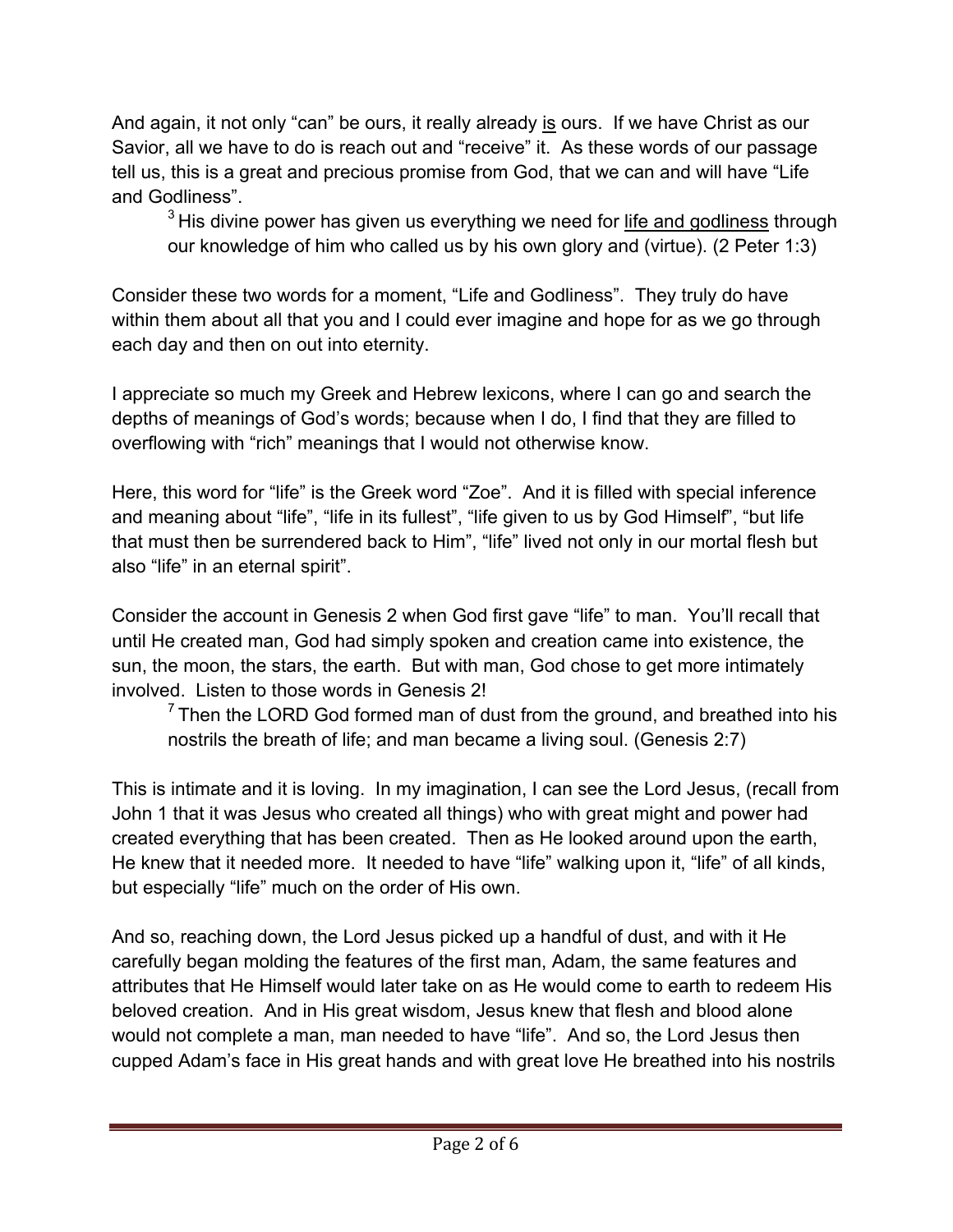"the breath of life", and Adam became a "living soul", a "living soul" that would be from that first moment on forward, eternal.

And I can say without hesitation that the "life" that Jesus breathed into Adam's nostrils was pure and holy "life". How can that be so? It is because in those first moments, sin did not exist on the earth. Sin would come later. And so, Adam had a pure and holy heart, a pure and holy character, with none of the "evil desires" that would later come to him.

And being pure and holy, Adam not only had "life", he had within him an inborn "godliness", something that is no longer inborn within man today, but something that man can regain, if we truly want it. And that is the meaning of these words of today's passage. Jesus can once again breathe His precious life into every man's nostrils and we can again be the pure and holy "living souls" that Adam once was.

An unbelieving person will not comprehend these words that I am saying, because unfortunately the unbelieving mind is only able to perceive natural things, the visible and the obvious things. They look into the face of a newborn child, or of an 80-year-old man, and if they see breath, then they believe them to be "alive". But we know better. We know that now all people are born into this life in a very "dead" condition. And if a person never invites the Lord Jesus to breathe His life-giving life into them, then they will remain forever dead.

But thanks be to God, for all of us who have taken that step, who have surrendered our lives to Christ, He has done exactly that for us. He has breathed His life-giving breath into our nostrils, and we have become "living souls", truly alive. Some of my favorite verses that speak about the life that Jesus gives are,

 $10$ ... I came that they (you and me) may have life and have it abundantly. (John 10:10 (ESV)

And

 $36$  "He who believes in the Son has eternal life; but he who does not obey the Son will not see life, but the wrath of God abides on him." (John 3:36 (NASB)

And at the top of my favorites,

 $11$ And the testimony is this, that God has given us eternal life, and this life is in His Son. <sup>12</sup> He who has the Son has the life; he who does not have the Son of God does not have the life. (1 John 5:11-12 (NASB)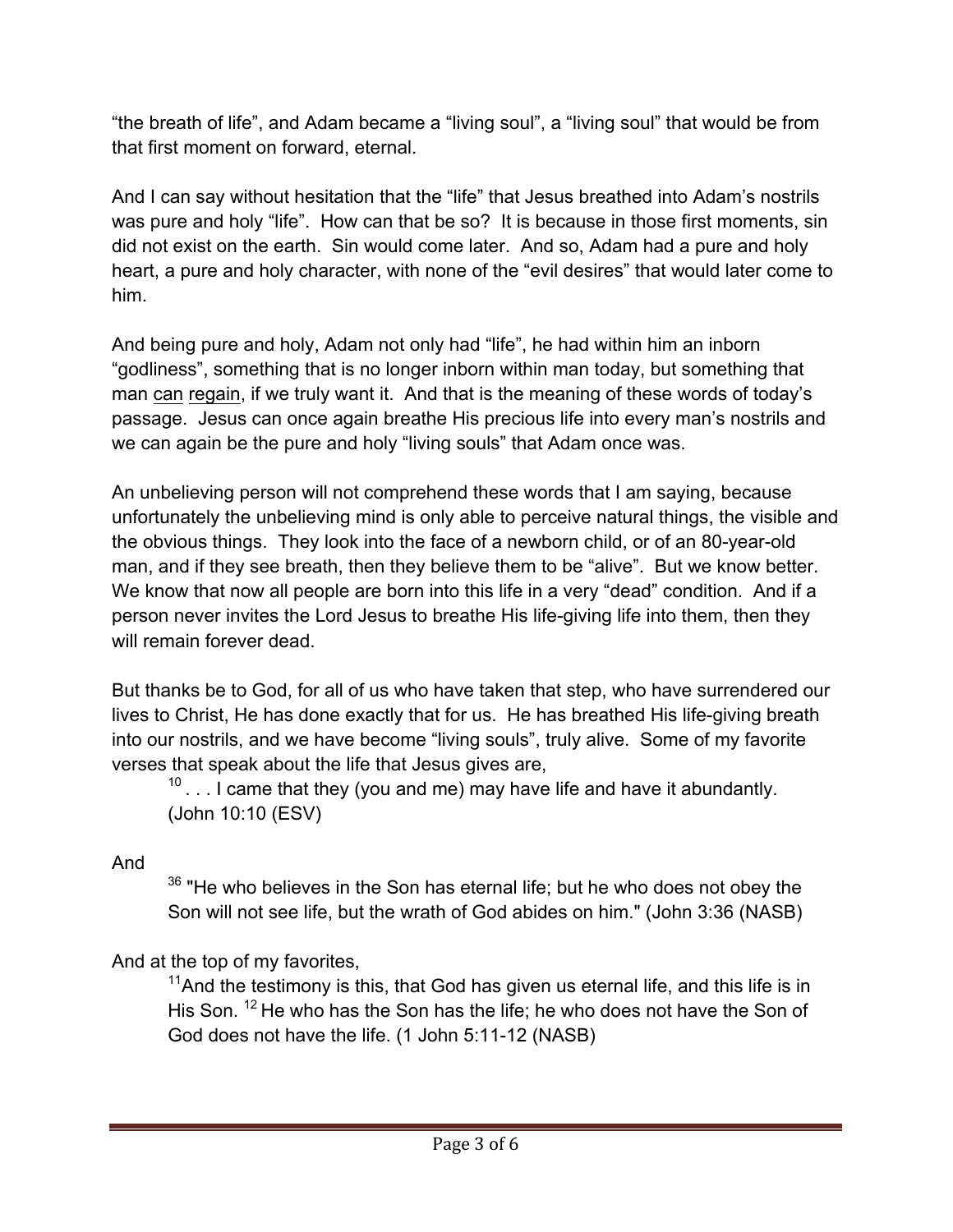Simply having breath does not mean that we have "life". Life is more, far more than simply breathing. There is a "fullness" to life that must be present and the only way to have that "fullness" is to have the "life-giving breath" of Christ flowing through our lungs.

There is a popular contemporary Christian song being sung in a lot of worship services today that speaks of the "life-giving breath" of Christ. It is called "Breathe", by Michael W. Smith. I love its words.

It speaks of Christ's holy presence living in me, being the air that I breathe, and about me being "desperate" for Him. . . . Do you, right at this moment, have a sense of "desperation" for Christ and for His presence in you? Unfortunately, I fear that most Christians would have to confess that they do not.

Being such a literal thinker, my mind takes me back to one of those times when, as a young man at the beach, I was caught by an undertow and was deep under water and completely out of breath. I was "desperate" for a breath of air.

Another vivid memory was of a time when I was inside a building that was on fire and filled with smoke, with no air to breath. I quickly became "desperate" for air. And I did everything I could do to get out of that building and to find air to breathe.

That is the essence of the words of this song "Breathe". In this world, yes, you and I are breathing air that fills our lungs. But God is making us to know all day every day that there is so much more to "Life" than just breathing this natural air. We need the "breath of life" that can only be breathed into us by the Lord Jesus.

And may I say that I can look around me at any crowd of people and see many, many of them that are "desperate" to find air to breathe, but can't. And sadly, some of those are in my own family. Yes, they breathe their natural air, but their spirits and their souls are starving for the precious life-giving breath of Christ, their lifestyles show it, their habits show it, their behaviors show it, their crippled marriages show it, and on and on. They are desperately clinging to life, gasping for their next breath, but do not realize what they need to save them.

Folks, everything that God desires for us to be, begins with this one thing, the "lifegiving breath of Christ". We cannot go a step further without this blessed "breath of life". But once we have it, the door is open to all of the next blessings that are found in God's promises, the first of which is spoken about here, "godliness". . . . Verse 3, "His divine power has given us everything we need for life and godliness".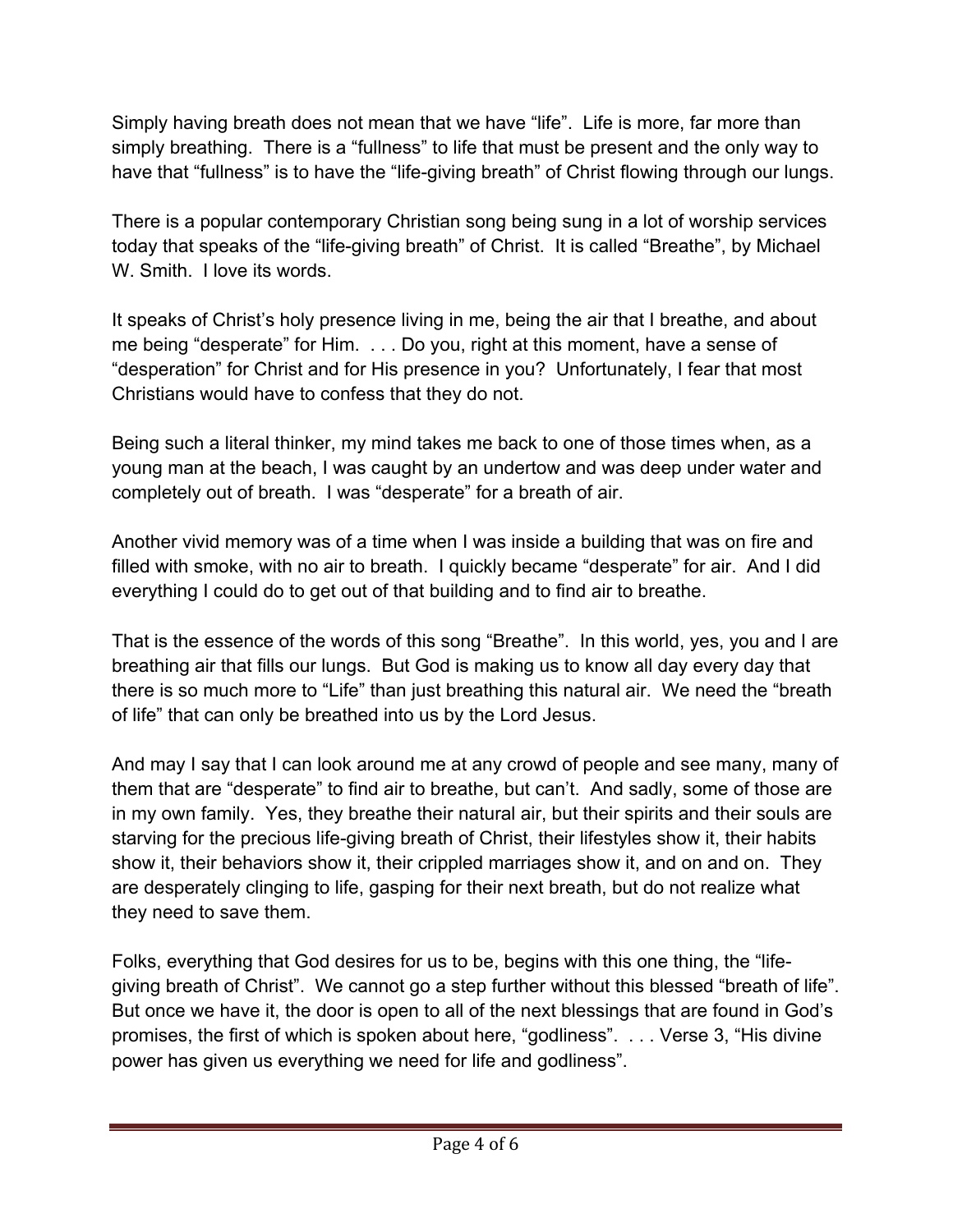What does God mean and what is His purpose in this word "godliness"? The effects of "godliness" can be wide-ranging and have many applications, but its foundational meaning is found in the very character and person of God. "Godliness" is simply to be "like Him", "like God", but not just "imitation" of Him. "Imitation" can be helpful at times, but simple "imitation" is not enough.

The answer to finding how we can actually be "Godly" is found in these next words, the same words that we studied just a week or two ago, the "knowledge of God". Verse 3,

 $3$  His divine power has given us everything we need for life and godliness through our knowledge of him who called us by his own glory and (virtue). (2 Peter 1:3)

The word "godliness" has as part of its meaning, a devout and diligent effort and commitment towards having the very same kind of holiness that God Himself has. And yes, that is a very tall order, but listen . . . it is "commanded" of us. God tells us in 1 Peter 1 to "Be Holy as I am holy". And the only means of us knowing what God's holiness is to "look like" in us is through truly getting to "know" God. Verse 3 again,

 $3$  His divine power has given us everything we need for life and godliness through our knowledge of him who called us by his own glory and (virtue). (2 Peter 1:3)

Recall in our earlier study that this word for "knowledge" is one that not only includes a "learned understanding" of who God is, but is one that is also "experienced" and "felt" and "comprehended" through a deep, intimate, abiding and loving relationship with Him, similar to the kind you would experience in an intimate loving relationship with your wife or husband.

So, in order for us to have "godliness", we will need to have and experience an everincreasing knowledge of who God is, His nature, His character, His will, and to allow His nature and His character to freely flow through us.

I know that these words can sound strange and foreign to our natural minds, that God's Spirit would flow through our minds. But that is exactly what He will do and what is necessary, else we will simply do a "practiced imitation" of Him, of His principles and concepts, good things, but lacking His power.

And that is the reason why God gave us these next words here in verse 4, not imitation, but participation in His "Divine nature".

<sup>4</sup> Through these he has given us his very great and precious promises, so that through them you may participate in the divine nature and escape the corruption in the world caused by evil desires. (2 Peter 1:4)